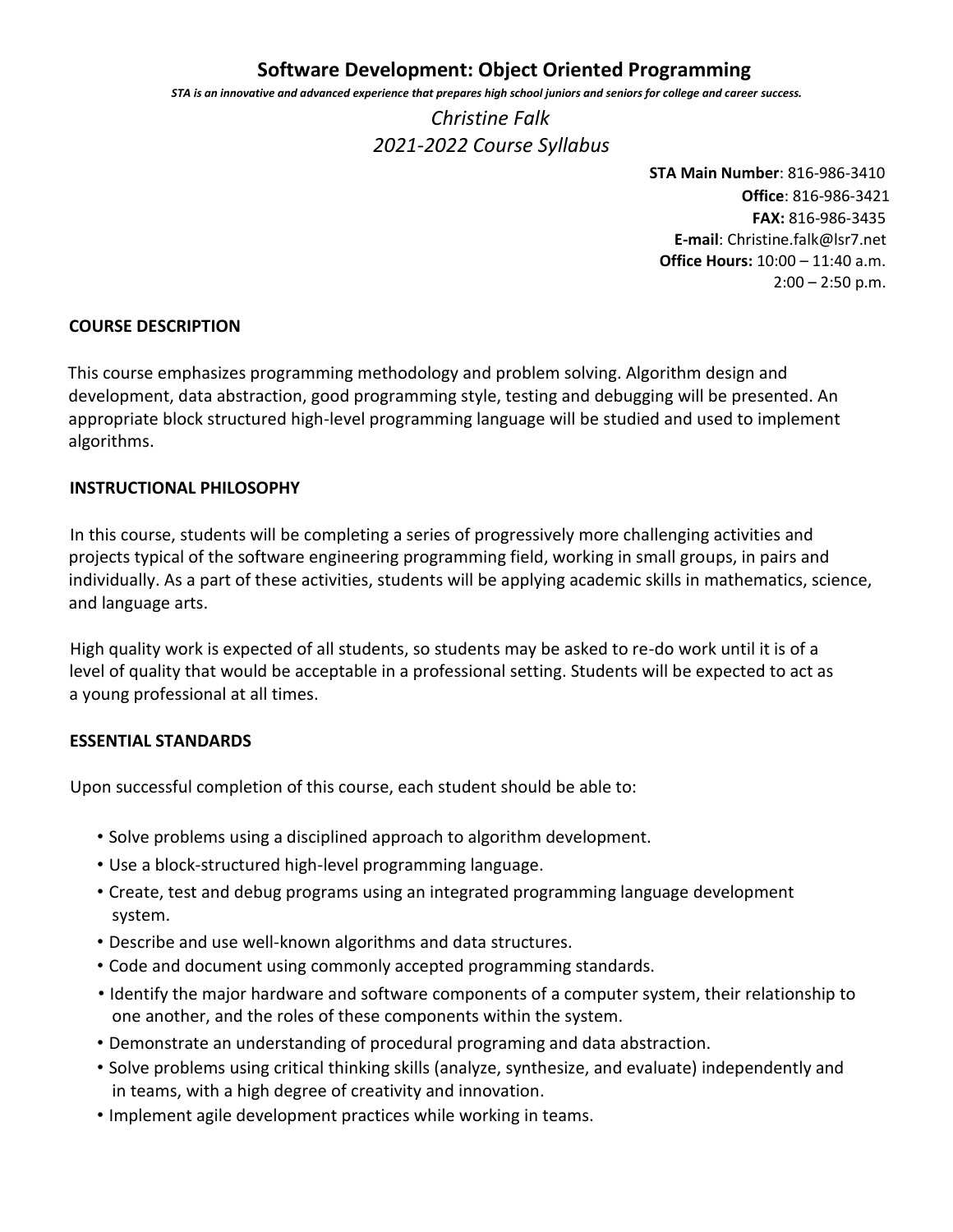### **MAJOR ASSIGNMENTS/PROJECTS**

- Complete activities and small projects to demonstrate comprehension of each concept, working individually, in pairs and/or small groups
- Maintain a portfolio of completed work
- Take an active role in the class capstone project

## **STUDENT PERFORMANCE ASSESSMENT**

- Non-programming in-class and take-home assignments
- Software development projects both individual and pairs/small groups
- Unit quizzes
- Semester exams
- Participation in sanctioned STA/computer science program event (optional/extra credit)

## **DUAL CREDIT OPPORTUNITIES**

Offered to eligible students according to Coordinating Board of Higher Education. Credit will be granted from Longview Community College (MCC). **Textbooks**: Fall: C++ Programming from Problem Analysis to Program Design. D.S. Malik. 2018. Spring: Java – How to Program Late Objects. Paul and Harvey Deitel. 2017.

### **GRADING POLICY**

Grading will be figured using the Summit Technology Academy approved grading scale. Grades are cumulative throughout the semester. The grade will be based on the following total points: written work, participation, activities/projects and assessments. A comprehensive written final will comprise 10% of semester grade.

The following standardized grading scale is used for STA:

 $A = 95 - 100 C = 73 - 76$ A- = 90 - 94 C- = 70 - 72  $B+ = 87 - 89$  D + = 67 - 69  $B = 83 - 86 D = 63 - 66$  $B = 80 - 82 D = 60 - 62$ C+ = 77 - 79 F = 59 & below (No Credit)

Colleges use a four-point system of grading (A= 4, B=3, C=2, D=1, F=0) without a minus and plus option.

### **TUTORING/EXTRA HELP PLAN**

STA utilizes a pyramid of interventions in order to ensure students successfully meet the course requirements. Tutoring or extra help can be obtained by contacting the STA teacher through e-mail, phone or Schoology learning management system. The teacher will provide either immediate help, set up a time to meet, or utilize an online video conference method.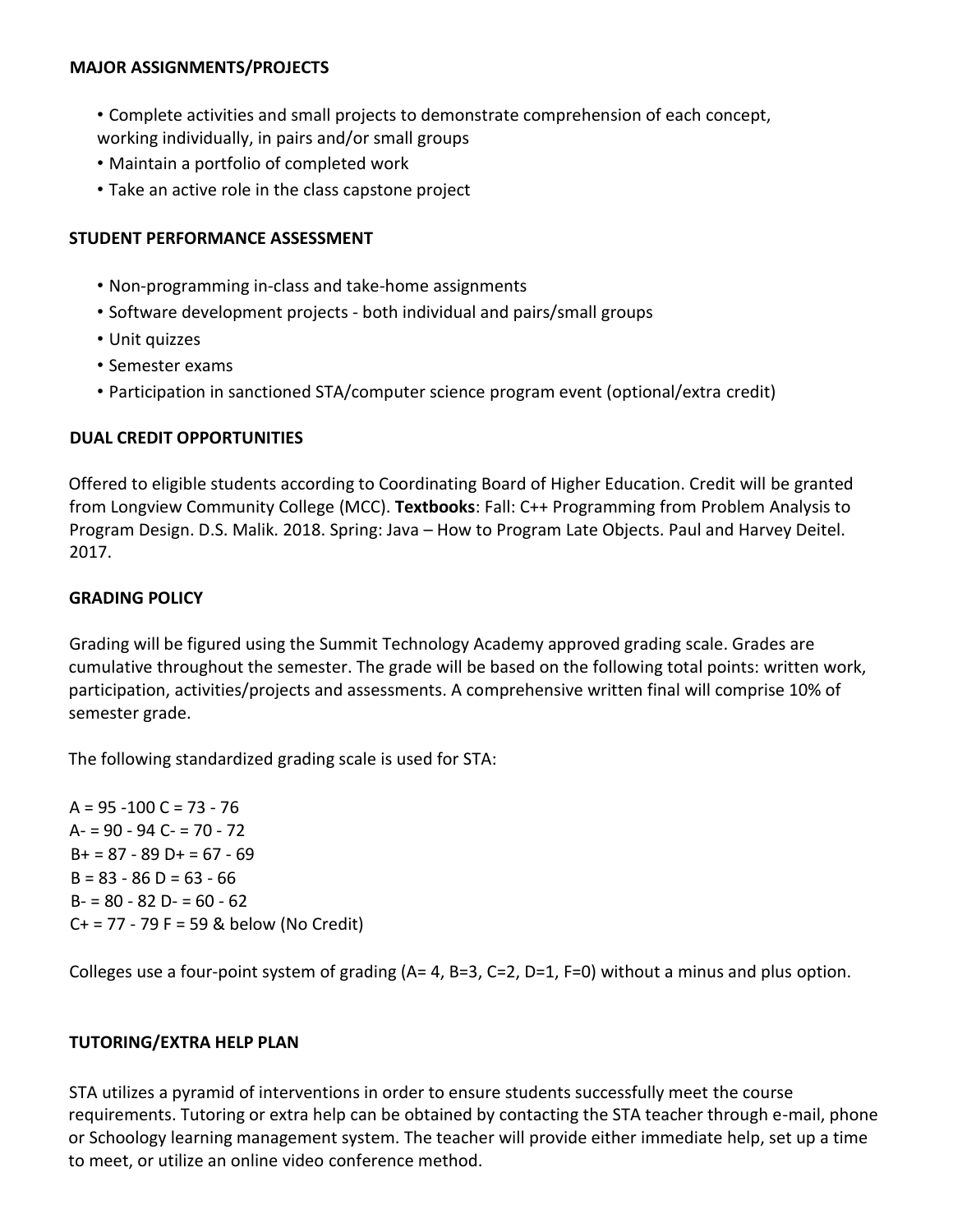## **ACADEMIC INTEGRITY**

STA instructors have a responsibility to evaluate student progress in learning and to evaluate student work for assigning course credit. Academic integrity on the part of the student requires an honest effort on all assignments, exams, presentations, products, and performances that are part of graded course elements. "Honest effort" means doing one's best, but also not doing better than one's best through unfair means. Student cooperation and honest effort on assessment activities are vital to the effectiveness of the outcomes assessment program. By giving an honest effort on surveys, exams, or other activities that are used for assessment purposes, students contribute in meaningful ways to the integrity and value of their education.

# **ELECTRONIC GRADEBOOK/PARENT CONNECT WEBSITE**

Grades are updated at least once a week in Power School. The link is on the district website and instructions are here: http://www.lsr7.org/parents/power-school/*.*

# **ACADEMIC LETTERING:**

Any student who has maintained a 4.0 GPA for both semesters of the STA course (through the  $5<sup>th</sup>$ grading period) will receive an academic letter. Refer to the STA student hand book for additional requirements or stipulations.

# **MATERIALS NEEDED**

Students are expected to bring paper, pencil or pen, and a flash drive to class.

# **ATTENDANCE POLICY**

Regular attendance reflects dependability. The experience gained by students in the laboratory cannot be duplicated in the event of absence. **Summit Technology Academy's policy may differ from that of the sending school and will be in effect for the period of attendance at STA.**

A student shall be allowed no more than nine (9) absences, excused or unexcused, per semester in any one class. When a student reaches 9 days, the school will send an informational letter to the parents, regardless of prior contact by phone or conference. The letter serves as notification of the number and type of absences by the student in each class. On the tenth (10) absence, in any one class, the student will not earn credit for that class. Students will have the opportunity to work with their administrator or teacher to make up missed time prior to the end of the semester. If a student still has 10 or more absences at the conclusion of the semester the student will be required to complete an attendance waiver appeal. A waiver to maintain full credit must be submitted by the end of the semester. This waiver should include documentation of illness, funeral, or family emergency from a medical doctor, dentist, minister, or other official source. The waiver should be turned into the attendance office.

# **TARDY POLICY**

Tardies will be issued according to the student handbook. Students are on time if they are seated in the classroom at 07:55 for AM session or 11:55 for PM session and have begun working on the bell work. Please take care of water-drinking and restroom needs BEFORE the class begins.